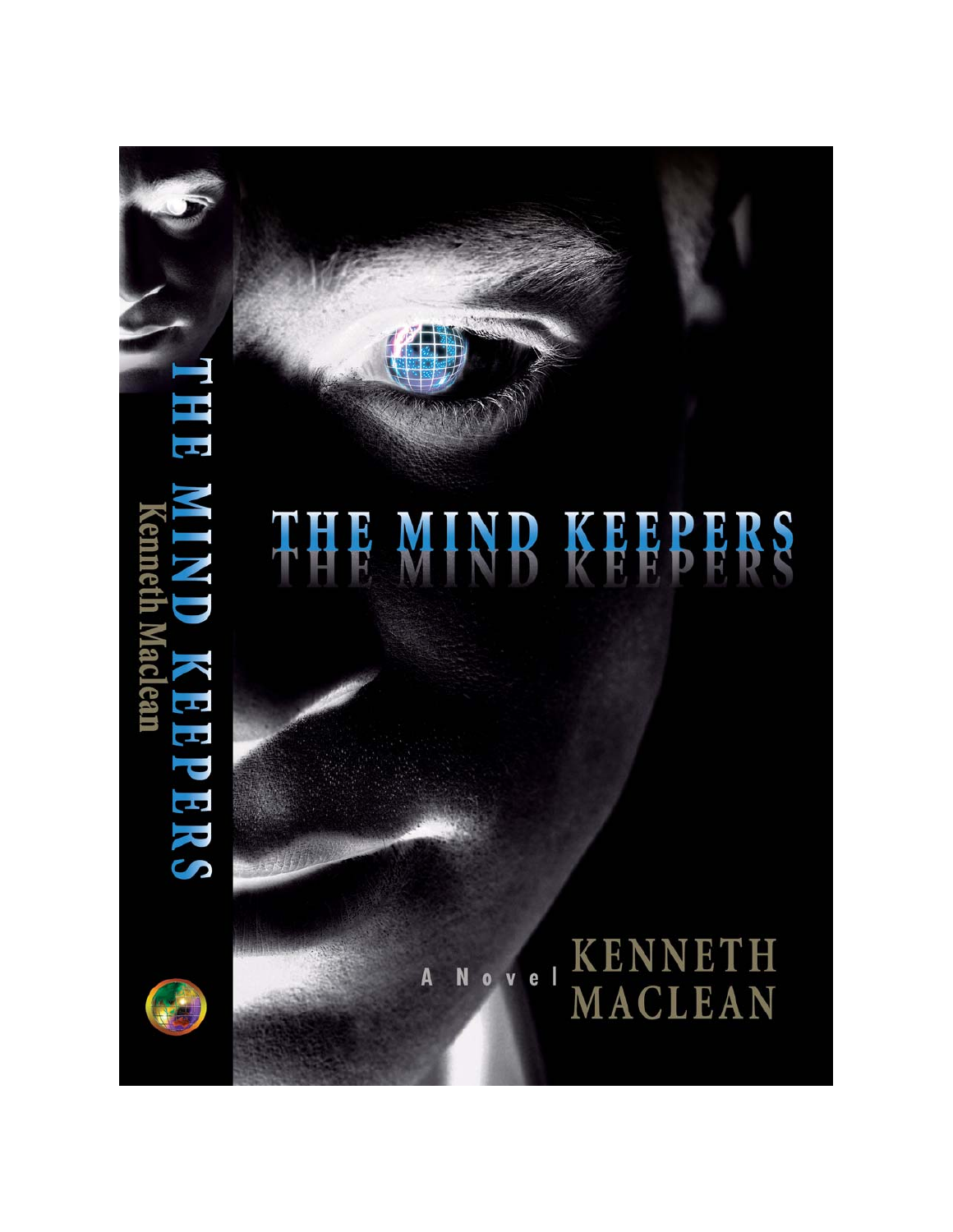#### FICTION / PSYCHOLOGICAL THRILLER / MURDER MYSTERY

The Meilly wanted a simple life in a small town. When someone kills his best friend, Neilly is drawn back into the danger of his former life as an FBI Agent to find the murderer. As he quietly stalks the killer's steps, he best friend, Neilly is drawn back into the danger of his former life as an **EXPLORED EXPLORED EDGE IS NOT THE EXPLORED EDGE IS A FIGURE TO FAIL FIGURE THE ISLAMA TO FIGURE THE ISLAMA TO FIGURE THE ISLAMA TO FIGURE THE ISLAMA TO FIGURE THE ISLAMA TO FIGURE THE ISLAMA TO FIGURE THE ISLAMA TO FIGURE he finds far more than a singular threat. A secret dread is enveloping Morton City** with a force fed by international politics and secret government experiments. Those who resist can have their thoughts forcibly altered, hear bodiless voices speaking in the dark, or be killed without a trace. Large populations can be controlled unaware. Running moments beyond certain death, Neilly won't give up until the killer is caught and the power revealed—unless they can stop him.

"Ken MacLean is a talented weaver of suspense in this unique and spellbinding story. Each turn of the page leaves you with the thought that this author may be a Jules Verne for the new millennium. The threads of eminent technology are masterfully spun with the insightful drama of vivid characters. The reader has a sense of visiting a small town that has become central in the shadow of a menace that could change the future of civilization. **Entertaining, exciting and ponderous, enjoy!" -Eryn Adams, Edit or, Michael S. Andrews Publishing** 

"Kenneth MacLean's new novel, The Mind Keepers, a distinctly well-crafted thriller by a gifted American poet, delivers a realistic and compelling, cautionary tale with serious political implications...The work is carefully paced with a collection of richly drawn characters, which cleverly reveal colorful themes of a suspenseful plot as they uncover where the hero's investigation into the secret machinations of the powerful will take them." -Robert Bonazzi, Book Columnist, SAN ANTONIO EXPRESS-NEWS; **AUTHOR OF MAN IN THE MIRROR: JOHN HOWARD GRIFFEN AND BLACK LIKE ME** 

"The Mind Keepers, an action-packed novel that evolves around a mysterious, electronic weapon, becomes more frightening page by page. This mind-bending weapon can induce seizures or heart attacks; torment a human target with ominous 'ghost voices,' or rack victims with pain: 'like being shaved with a flamethrower during a tsunami.' Who has developed this weapon and for what purpose?...Kenneth MacLean's thought-provoking novel makes a good read. You'll never look at a microwave tower the same way again!" -DR. JOHN BEAN, PROFESSOR OF ENGLISH, SEATTLE UNIVERSITY

"From the first page, **The Mind Keepers** caught and held my attention. The principal characters are well drawn and developed against a backdrop of mysterious forces at work that unfold with subtlety. The protagonist comes to grips with consummate evil. The reader experiences a pleasant excitement as to the outcome. I could not put this book down."

CHARLES R. LONERGAN JR., SIDERIUS AND LONERGAN, ATTORNEYS, SEATTLE



**Good Reading to Entertain and Nourish Your Soul WWWNEWWORLDPRESSBOOKSCOM**

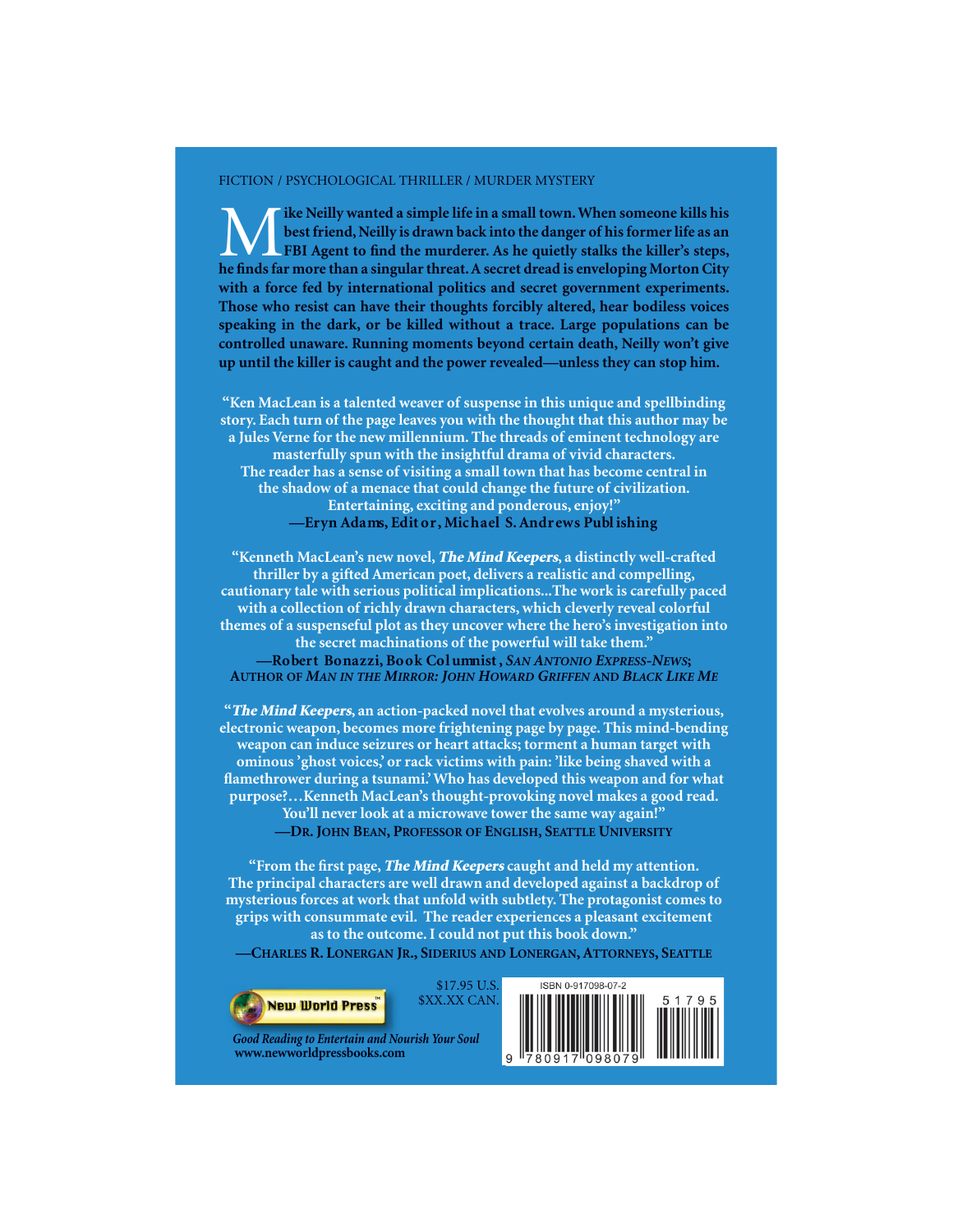## **TABLE OF CONTENTS**

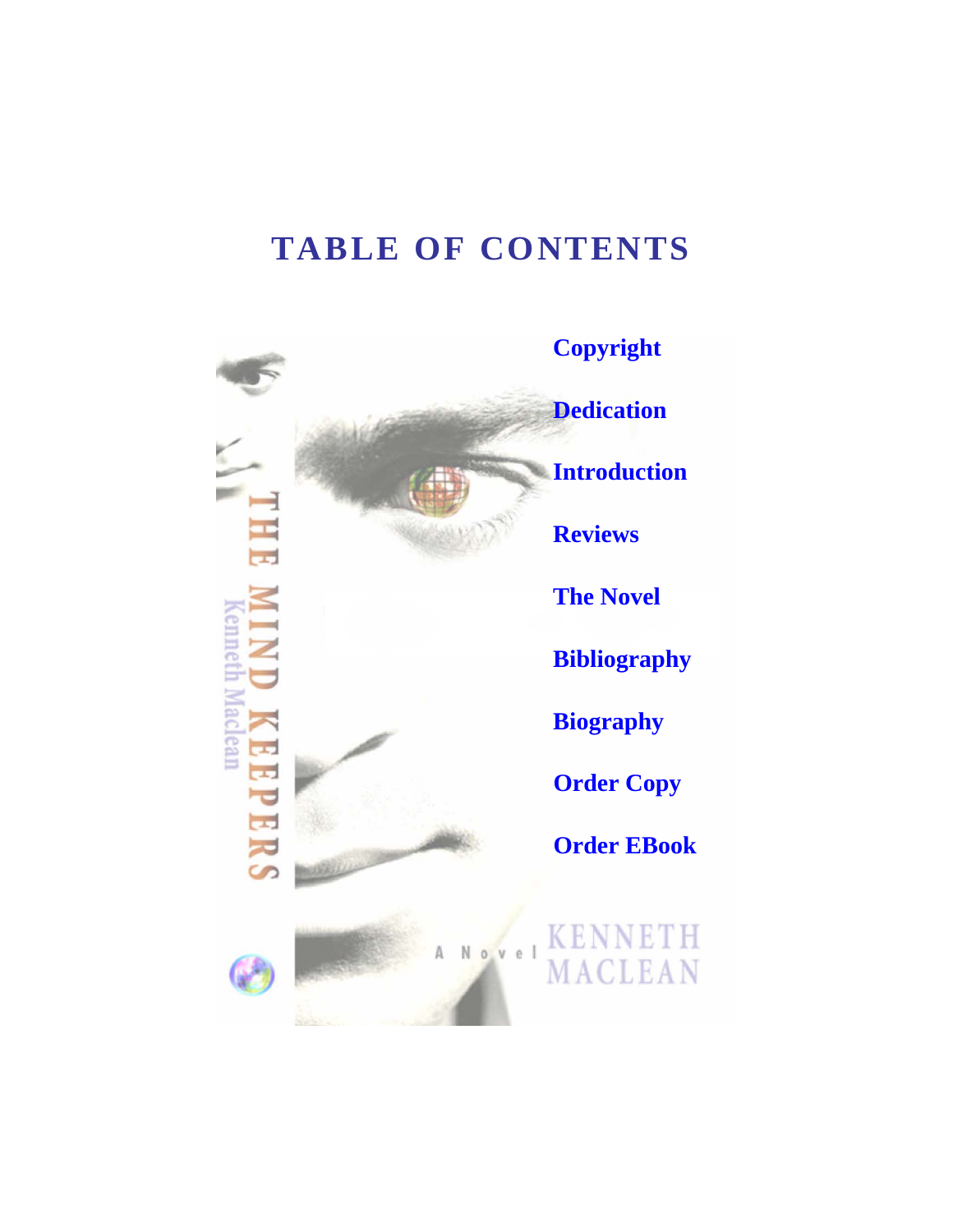## **THE MIND KEEPERS**

**New World Press Middle Island, New York**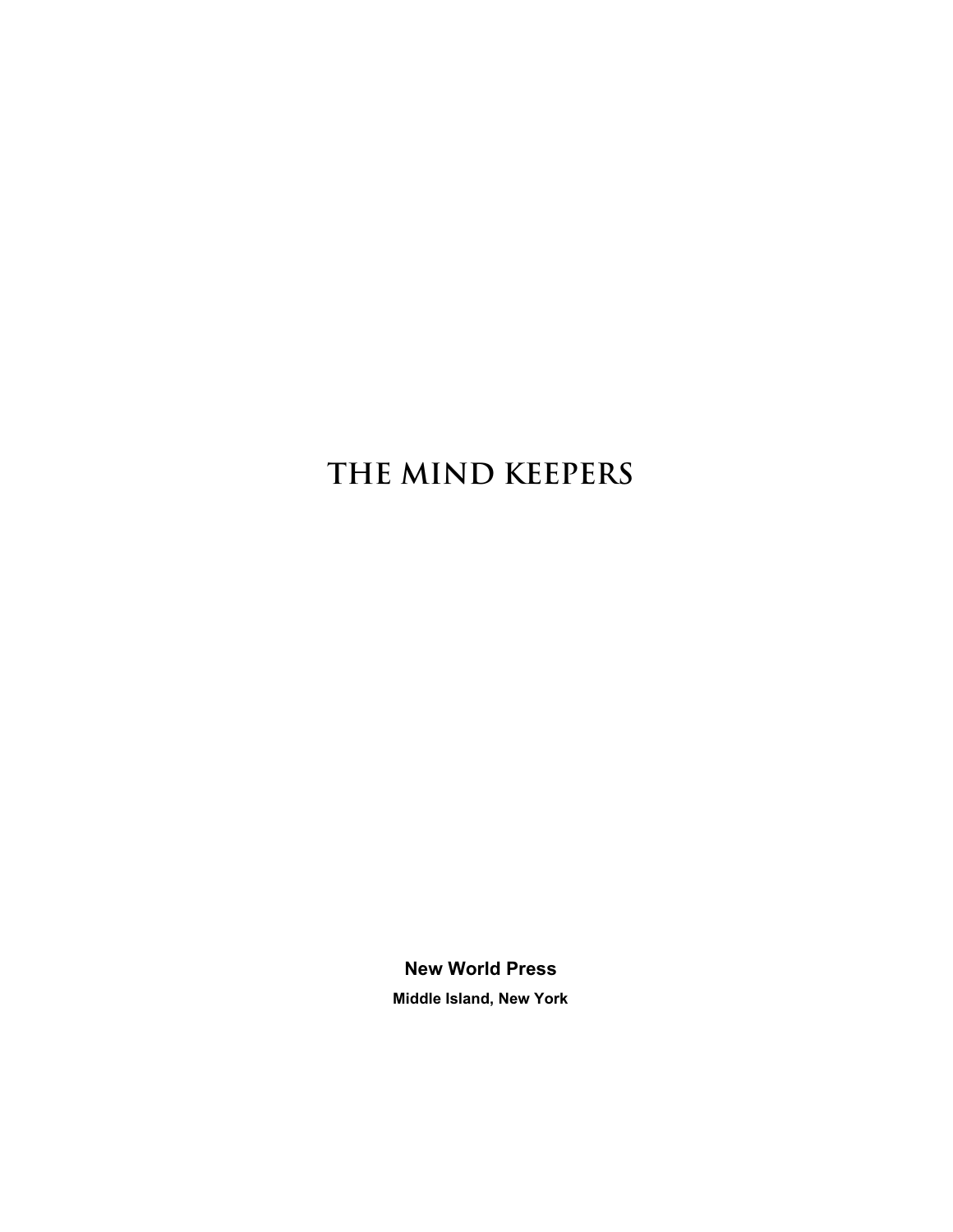### THE MIND KEEPERS

#### A NOVEL

by Kenneth MacLean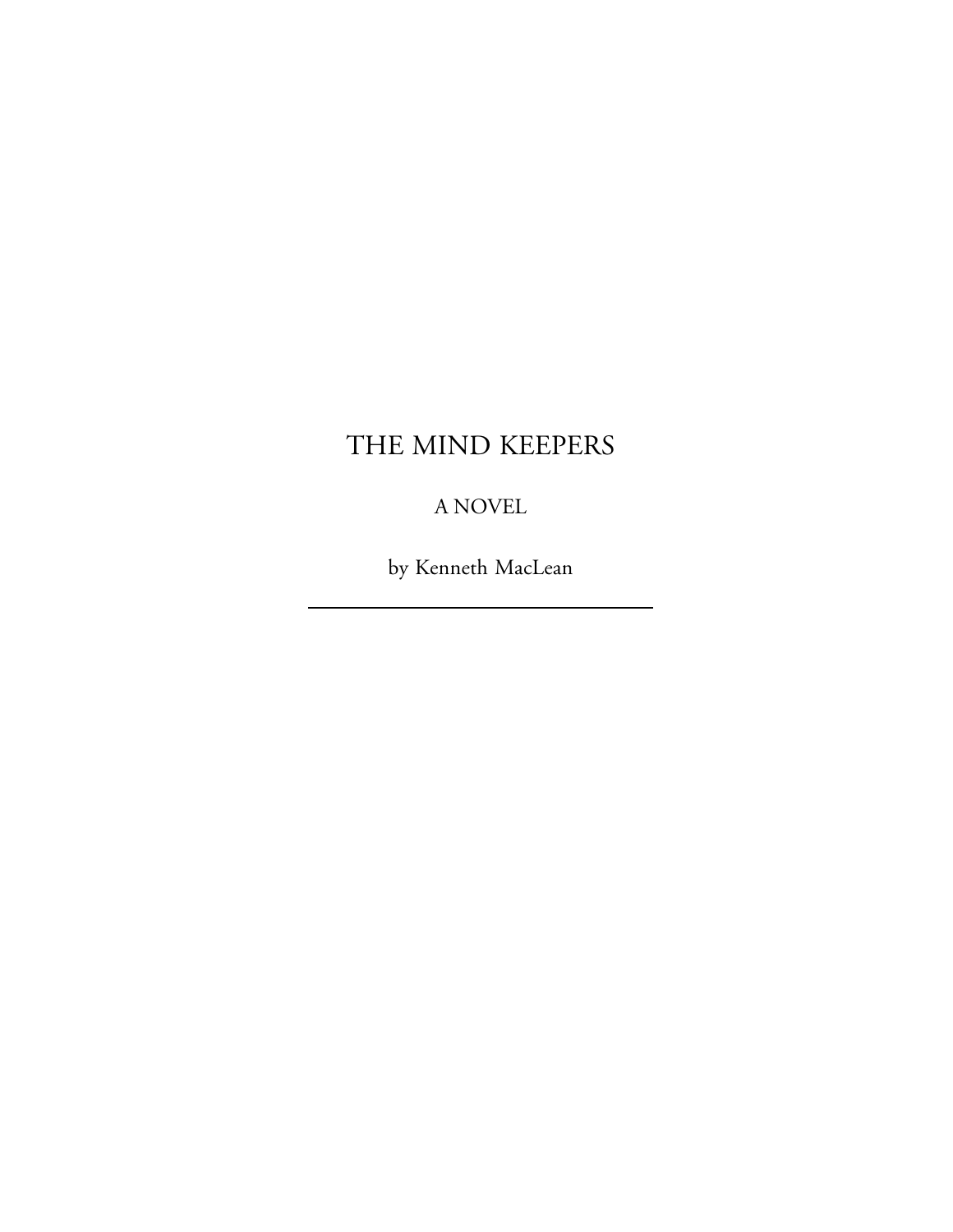<span id="page-5-0"></span>This novel is a work of fiction and portrays imaginary characters. Any resemblance to real persons, living or dead, actual events or places, is entirely coincidental.

Copyright © 2006 by Kenneth D. MacLean. All rights reserved. No part of this publication may be used or reproduced without written permission of the author.

Printed in the United States of America

MacLean, Kenneth D. The mind keepers / by Kenneth MacLean.-- 2nd ed. p. cm. Includes bibliographical references. ISBN-13: 978-0-917098-07-9 I. Title. PR3563.A23M56 2006 813'.54--dc22

2005035655



Published by: New World Press 7 Putter Lane PO Box 102 Middle Island, New York 11953-0102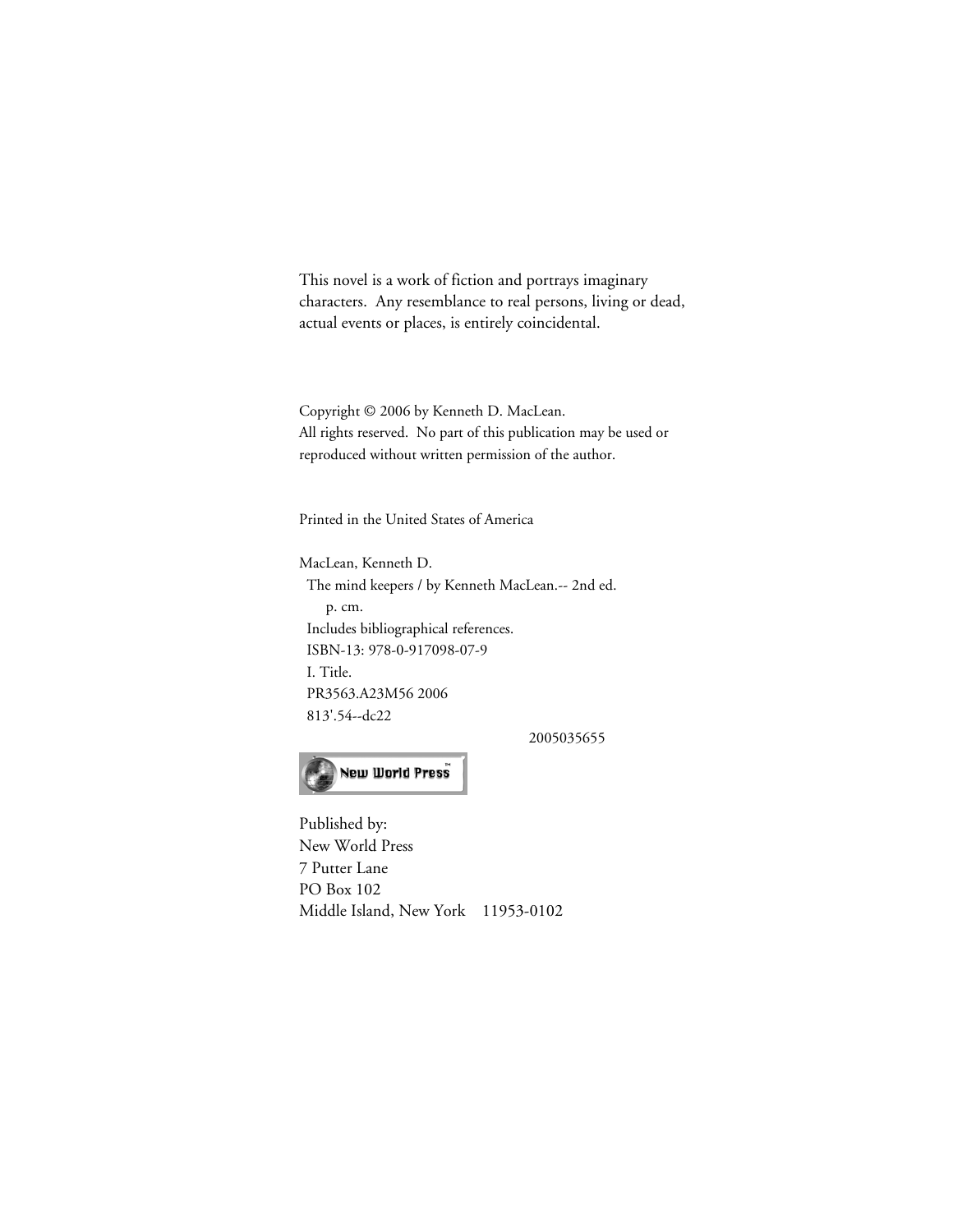#### <span id="page-6-0"></span>DEDICATION \_\_\_\_\_\_\_\_\_\_\_\_\_\_\_\_\_\_\_\_\_\_\_\_\_\_\_

This work is dedicated to my wife, Verna, and to my five children: Moira, Kevin, David, Anne Kristin, and John, without whose self-sacrifice and love both the work and I would have been greatly diminished. I add my editors, Katheryn Freeberg and Lesley Kellas Payne, and my New York publicist, Dr. Andrew Linick, with great appreciation of their labors.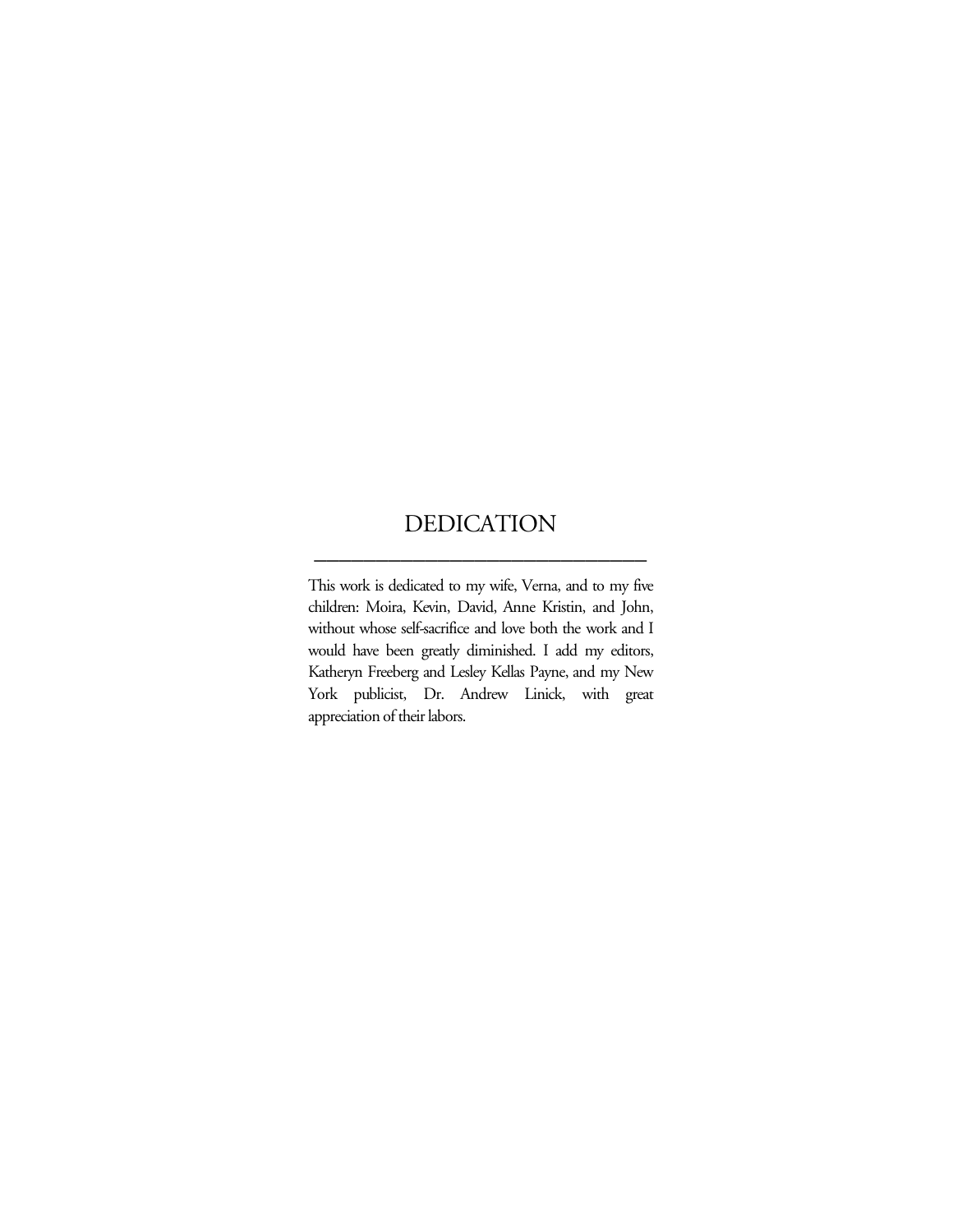#### INTRODUCTION

<span id="page-7-0"></span>*The Mind Keepers* is a work of fiction. None of the characters exist, the scene is imaginary, the plot an invention, yet the details of the fiction are frighteningly real. I know them because I have experienced them throughout my life. Most, although not all, of the incidents affecting my "hero," Michael Neilly, and his wife, Trudy, are incidents too deep in the sensory memory of my own mind and body to be called anything but terribly real.

Electronic or ritual manipulation of the brain, commonly called "brainwashing," the programming of an individual to act as a robot, even to kill without knowledge or consent, has become part of our fiction and movies since the Korean War era. Richard Condon's book, *The Manchurian Candidate* (several film versions have been made since 1962) and related works such as Michael Crichton's *The Terminal Man*, plus innumerable science fiction spin-offs, have developed the theme of robotic/technological control of humans, by humans, as a popular fascination.

Why is this? Is there a secret fear among us, especially among Americans, that such technological "fantasies" of our fiction writers may be, or may be becoming true? Even the word "brainwashing" (invented by whom?) seems to suggest a soothing of such fear. To "wash" something is to make it clean, to remove its threat to our well-being, our sense of self-respect and control. (See Kathleen Taylor's book in the bibliography at my novel's end.) Any evil motive associated with mind-altering technology is further soothed by our conviction that, if such evil exists, it is the tool of our enemies, the foreign "bad guys." Such might have been the instance in Korea. But can we convince ourselves that this is always the case?

I have written*The Mind Keepers* as a fictional restatement of the truth that human invention always invites human abuse. The magnetic resonance study of the human body and brain, for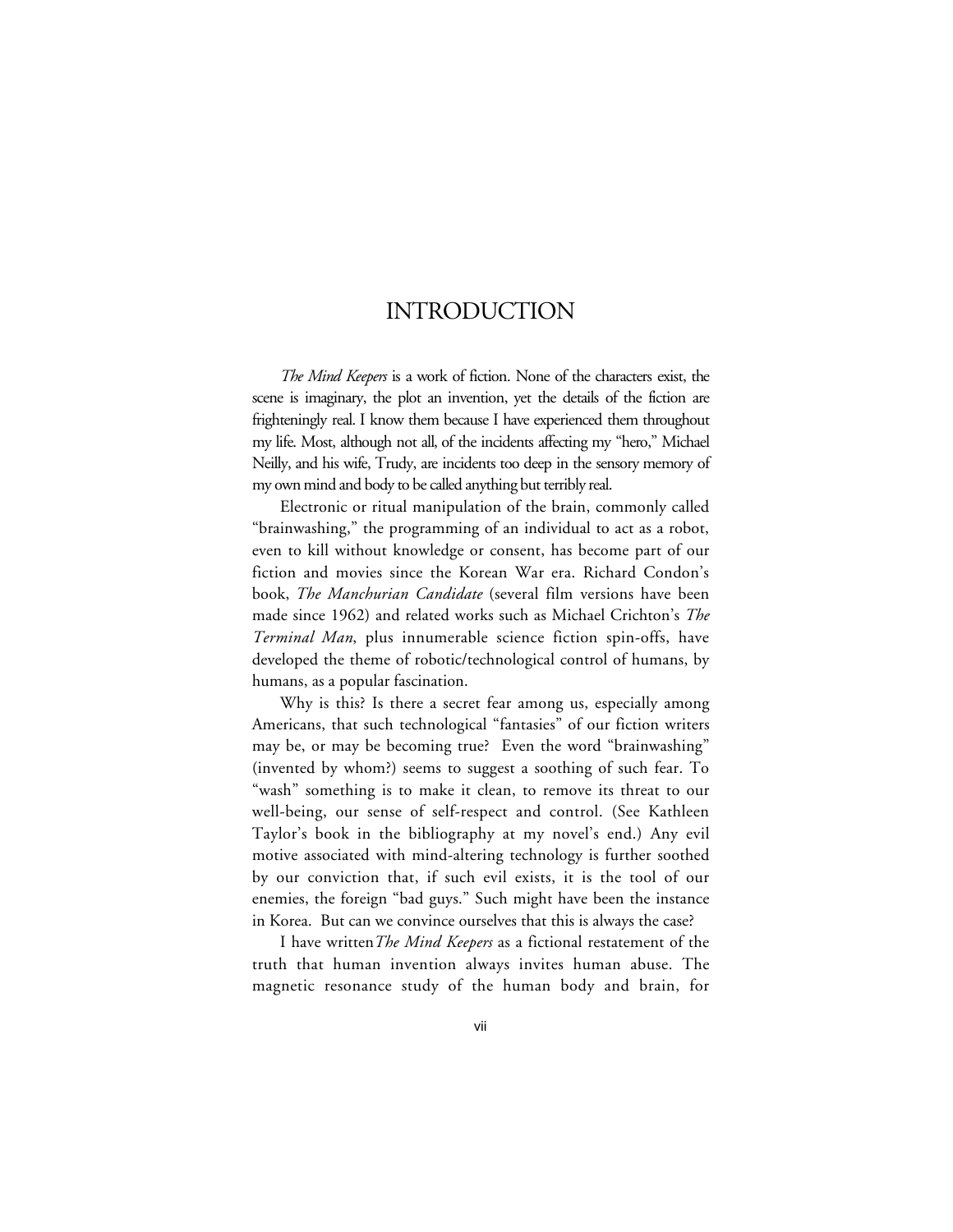instance, can become the related curse of control over these profoundly personal materials of selfhood. Those who substitute secrecy and the mantra of "national security" for honest information and democratic debate surely invite this curse. Recently, news reports have revealed the ability of human brain waves to move a computer's cursor. The development of the reverse process can clearly be assumed—the manipulation of human brains by computerized microwave electronics.

Microwave chip brain implants might one day make the blind see. They could also keep the sighted from seeing what is necessary to preserve their freedom. That's what *The Mind Keepers* is about. It is a mystery novel meant to entertain. It is also a novel of fictional conspiracy intended to leave the reader in serious thought.

> Kenneth MacLean Seattle, Washington, 2006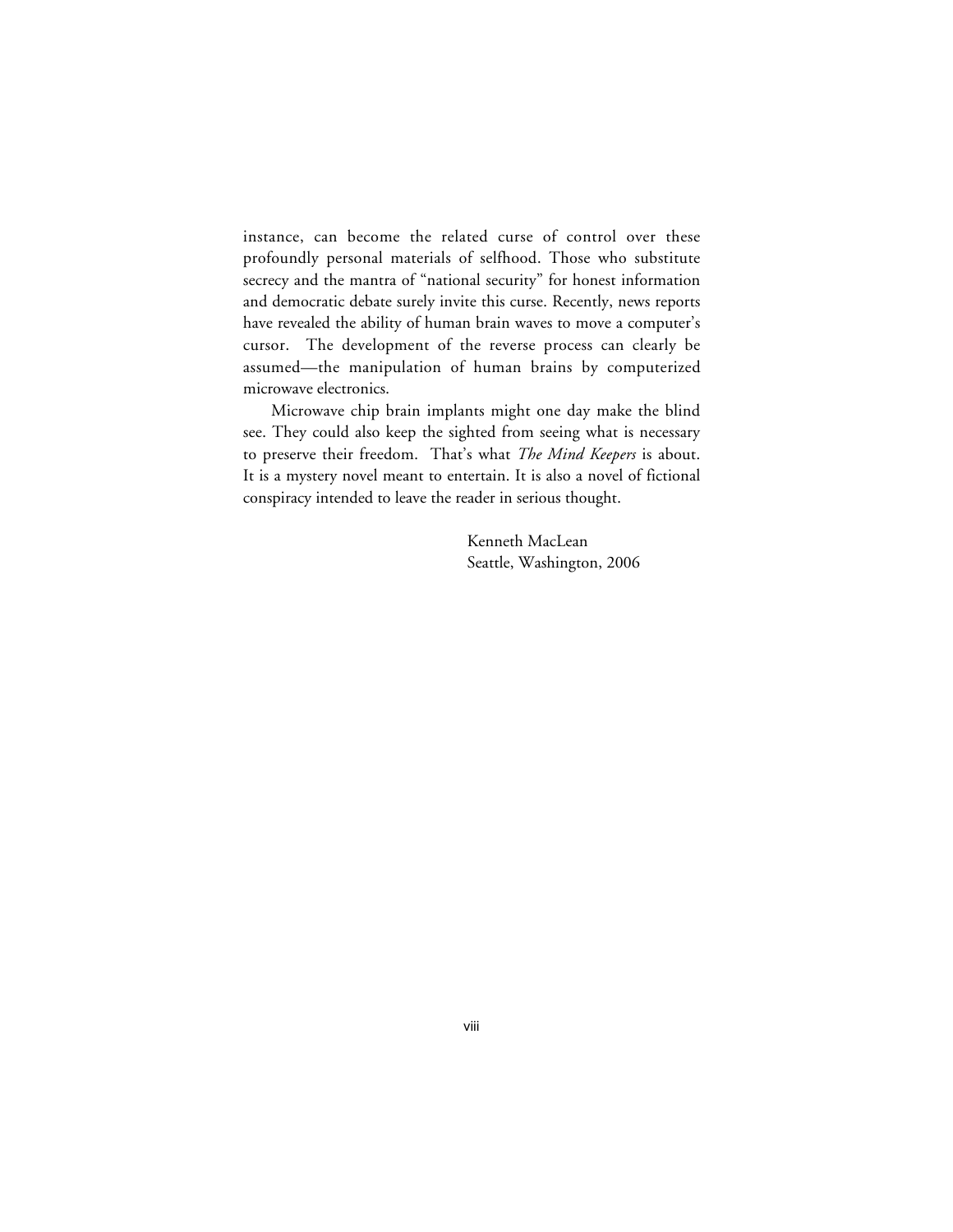#### <span id="page-9-0"></span>Kenneth MacLean's The Mind Keepers Draws Praise…

"Kenneth MacLean's new novel, *The Mind Keepers,* a distinctly well-crafted thriller by a gifted American poet, delivers a realistic and compelling, cautionary tale with serious political implications.

The work is carefully paced with a collection of richly drawn characters, which cleverly reveal colorful themes of a suspenseful plot as they uncover where the hero's investigation into the secret machinations of the powerful will take them.

The hero, Michael Neilly, is a convincing 'Everyman' with acute intelligence, as are his devious adversaries. 'What will happen?' we wonder, as the pages turn swiftly, and we become deeply involved in mysteries we recognize as being not unlike our own so-called reality.

But readers will think beyond the margins of this evocative, entertaining story toward making an ethical*—*dare one say *moral—*judgment about the dubious behavior of dark power, even as it claims to have only our safety and significant interests at heart."

—Robert Bonazzi, Book Columnist, San Antonio Express News; Author of Man in the Mirror: John Howard Griffen and Black Like Me

"Ken MacLean is a talented weaver of suspense in this unique and spellbinding story. Each turn of the page leaves you with the thought that this author may be a Jules Verne for the new millennium. The threads of eminent technology are masterfully spun with the insightful drama of vivid characters. The reader has a sense of visiting a small town that has become central in the shadow of a menace that could change the future of civilization. Entertaining, exciting and ponderous, enjoy!"

—Eryn Adams, Editor, Michael S. Andrews Publishing, LLC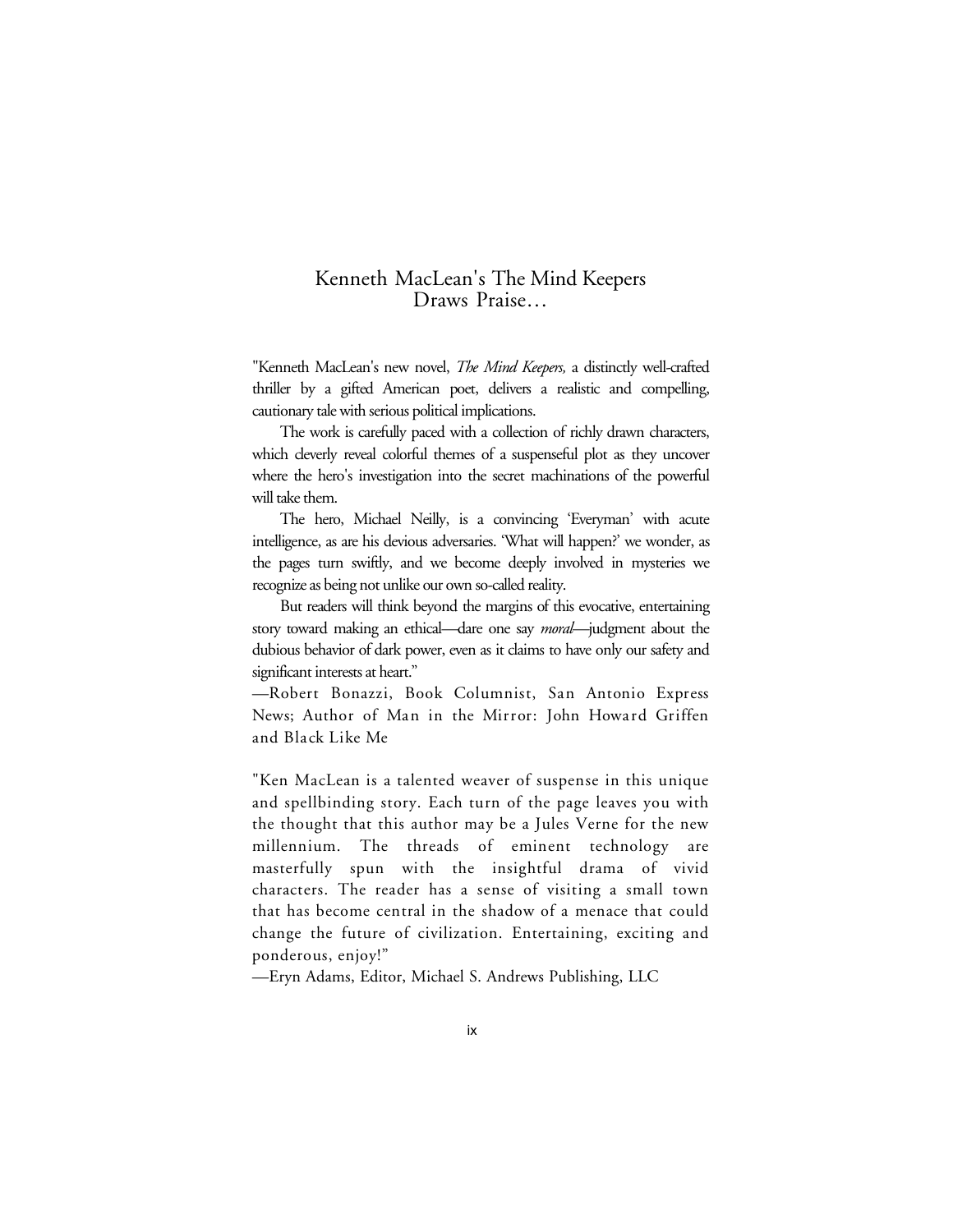Ken MacLean has done a credible job of raising vital questions that bedevil contemporary society, while, at the same time, wrapping all this in an engaging tale of mystery and intrigue. Although the issues are momentous, he sets the action in a rural hamlet in the Pacific Northwest, peopled by ordinary folk concerned with ordinary matters of school, church, work and their personal lives. This is a genuine 'whodunit' with thought and substance."

—Dr. Warren Johnson, Emeritus Professor of History, Seattle University

"The *Mind Keepers* is a contemporary book easily appreciated by a society which has been through 9/11, exposed to the work of conniving and clever business executives, and further, become somewhat knowledgeable with extraordinary, new technology. The recent study reported by neuroscientists at the University of Washington, in which a computer was programmed to respond to the *thoughts* of a human subject, is the sort of thing hinted at in Dr. MacLean's fine book. The story is well written with intrigue and excitement; it pulls you through chapter after chapter, rooting for the good guys over the bad. You can't be sure how it is going to end until the last few pages. I liked the book and recommend it."

—Robert Hegstrom, M.D., retired staff physician, Virginia Mason Hospital, Seattle

"Kenneth MacLean's extensive research into the subject of microwave electronics creates this narrative of an engrossing and disquieting tale about the possibility and results of public 'mind control.' The information and the story are certainly worth the read."

—Lillian Britain, retired docent, The Seattle Art Museum

"*The Mind Keepers*, an action-packed novel that evolves around a mysterious, electronic weapon, becomes more frightening page by page. This mind-bending weapon can induce seizures or heart attacks;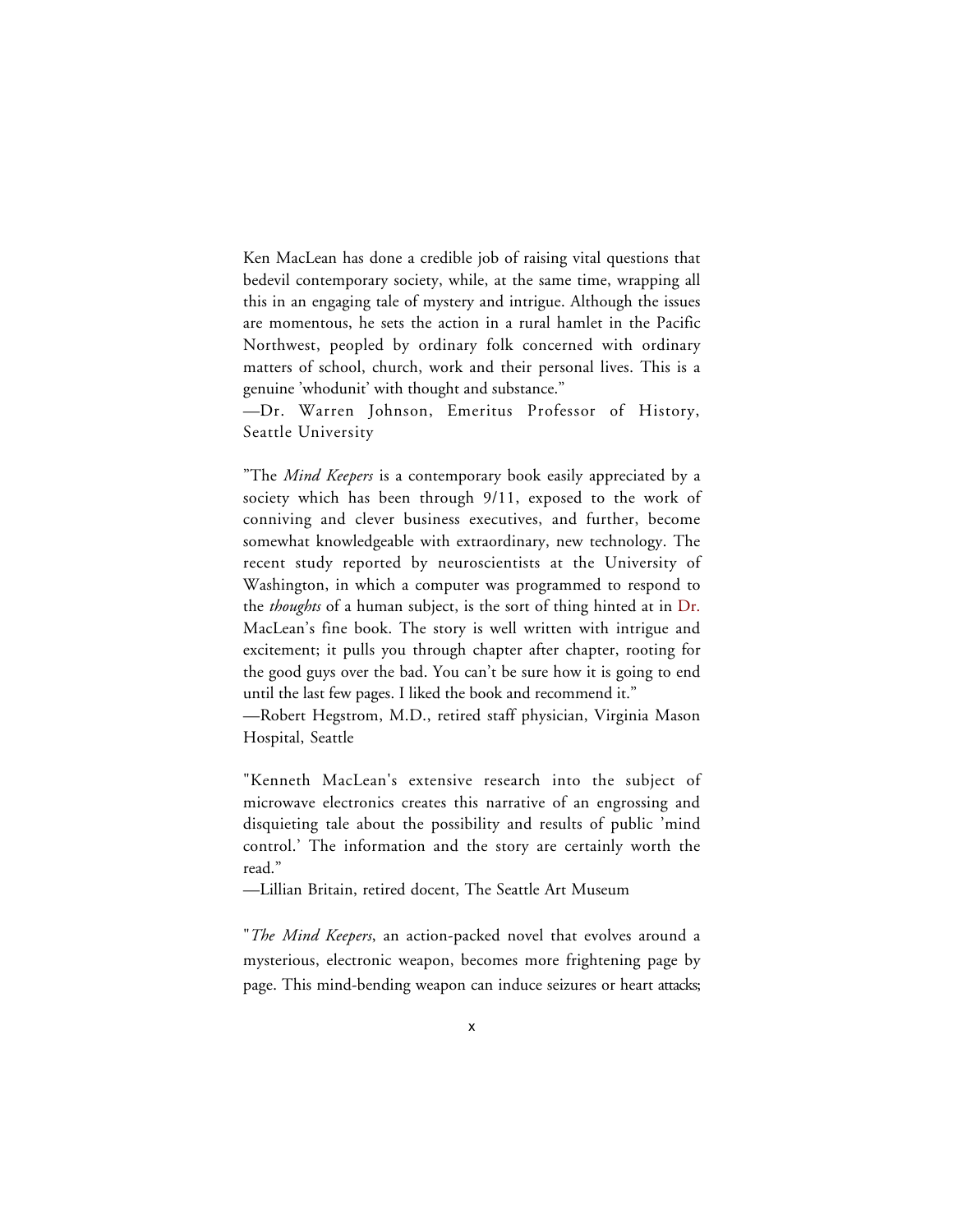torment a human target with ominous 'ghost voices,' or rack victims with pain: 'like being shaved with a flamethrower during a tsunami.' Who has developed this weapon and for what purpose?

Author Kenneth MacLean, so passionately committed to a democratic and free society, understands the dangers of a federal government that is secretly developing pulse wave energy technology for mind control. His hero, former FBI Agent Mike Neilly, is extracted from an early retirement because someone murders his best friend. As he investigates the inner workings of an apparently harmless corporation that is installing a national defense system outside the imaginative village of Morton City, he unleashes the sinister power of this corporation and its weapon. I was spellbound at the implications as I wondered if this book is a novel or science fiction? Or, are dark forces, even now, harnessing electronic pulse energy?

Kenneth MacLean's thought-provoking novel makes a good read. You'll never look at a microwave tower the same way again!"

—Dr. John Bean, Professor of English, Seattle University

"I've seen a lot of reviews saying how this book is perfect for the conspiracy theorists among us. Well, I'm certainly not a conspiracy theorist, but the book is still an excellent read. If you read it like a mystery, it impresses with its characterization and mounting tension. If you think about the mysterious possibilities it raises, it delivers in a whole different way."

—Skyler Roth, High School Senior, Olympia, Washington

"Kenneth MacLean, in his novel *The Mind Keepers*, has skillfully crafted an intriguing and spell-binding tapestry, comprising some of the ever-present elements of our society; subjects (not necessarily disparate) such as race, environmental activism, and paranoid distrust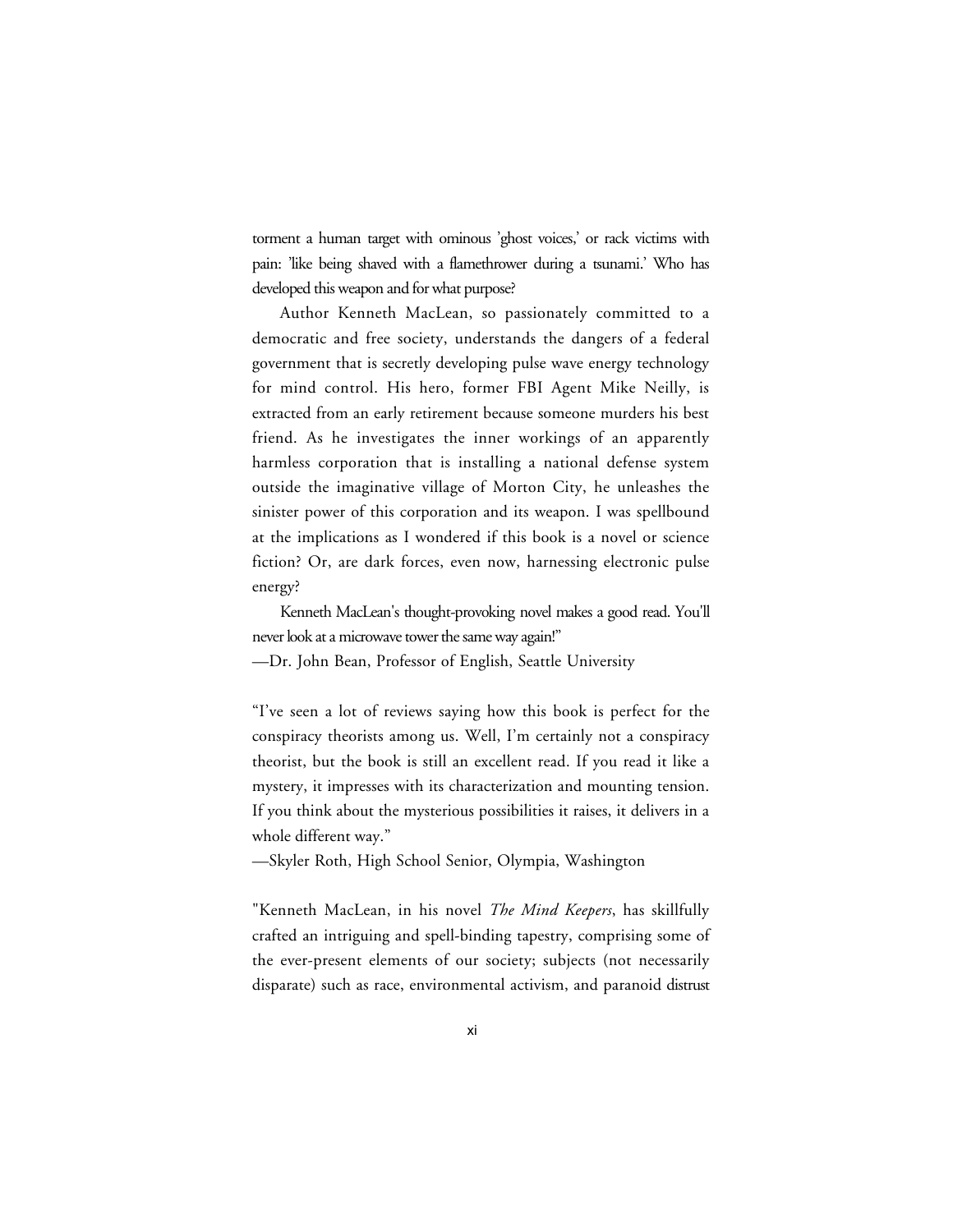of government. The book's primary theme revolves around the Federal Government's proposed development and implementation of electronic, radio-controlled technology for national security and intelligence gathering purposes. On the surface, not an alarming proposition, but intimations of general population mind control by power hungry criminals spurs some exciting detective work and action. The background and connective theme of this engrossing story is the investigation into the murder of a close friend of the novel's chief character, former FBI Agent, Mike Neilly.

MacLean has created a cast of well-drawn characters in a rich and exciting narrative, making this novel an eminently satisfying read."

—Joseph Israel, Retired Vice President, Chase Manhattan Bank

"Kenneth MacLean's *The Mind Keepers* is an engrossing novel of intrigue and suspense that involves a timely notion: The abuse of microwave technology by a cadre of the power and money-hungry, with the resulting potential for great harm.

MacLean demonstrates that he understands the technology involved in this believable book. His characters are well developed, especially Michael Neilly, an ex-Army intelligence and FBI Agent, who takes on the bad guys.

Especially effective is the dialogue; I've never read any more crisp or natural.

*The Mind Keepers* is a good read." —Sally H. Gray, retired judge and teacher

"For a interesting, challenging and very worthwhile reading experience, I enthusiastically recommend Kenneth MacLean's *The Mind Keepers.* The reader will find the period and setting most plausible, the description crisp. The progression of plot is so compelling that it is hard to put the book down, although the hour is late.

Most importantly, the reader will confront, in many cases for the first time, the inherent danger to our safety and our constitutional rights, and responsibilities of permitting the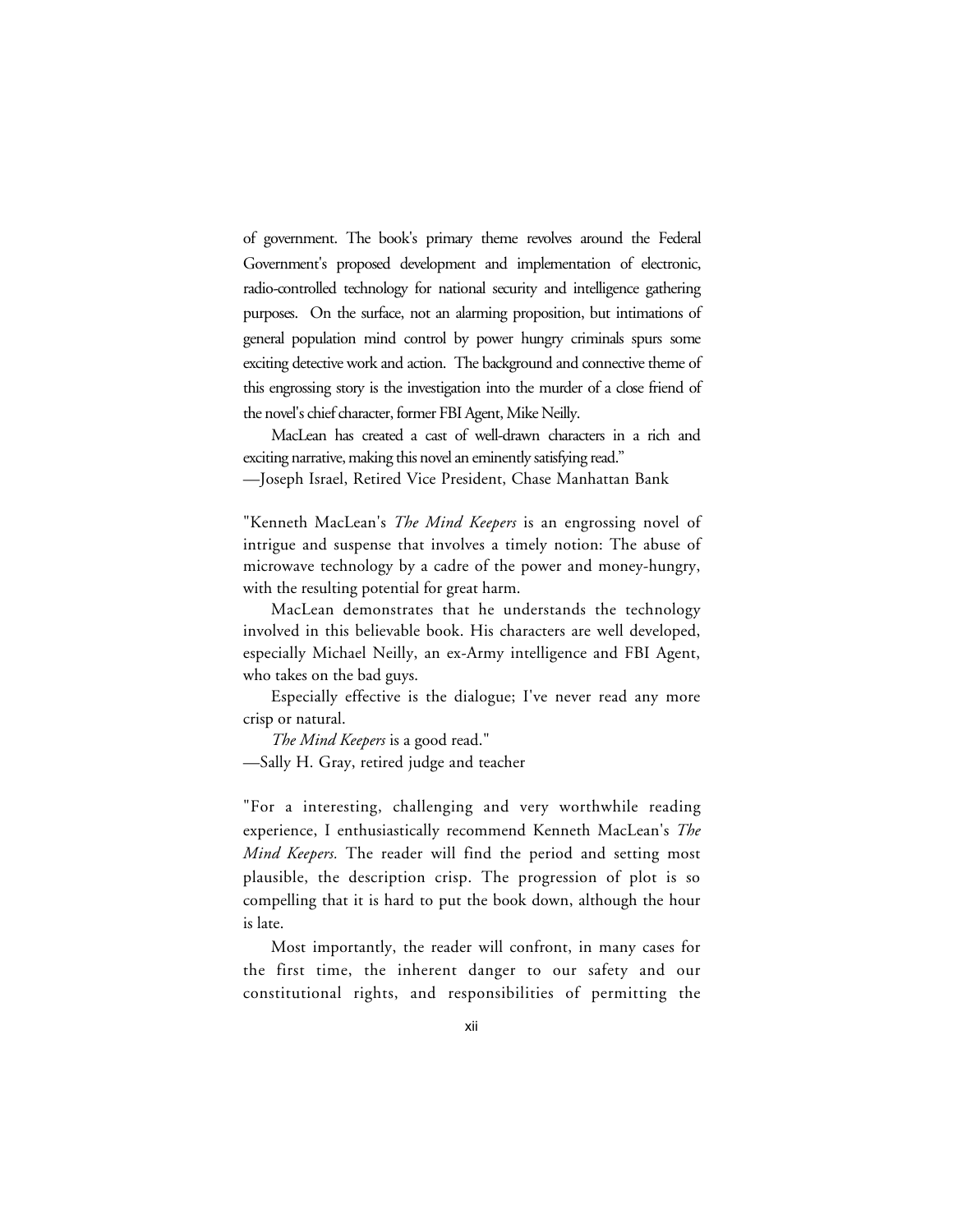unquestioned and unrestricted advance of technology exemplified in the intrusion of microwave electronics on a thoroughly American small town."

—Winfield S. Fountain, retired Professor of Education, Seattle University

"Kenneth MacLean's Michael Neilly is the quintessential American hero, willing to stand against the abuse of authority and power, even when the majority of his peers, friends and neighbors are unable or refuse to see the looming danger. *The Mind Keepers* is a well conceived and well written thriller, not an easy thing to find on bookstore shelves as readers hope. The science that is central to the story is as solid as the author's craft. Artful development makes the relationships and interactions among characters credible and compelling, including those of Michael Neilly's marriage. It is not too hard to write a strong hero or a strong heroine; it is delightful, however, to encounter in fiction a man and a woman together of matched conviction and courage. *The Mind Keepers* is a story of our time: one that reveals the dangers of political and corporate greed and secrecy. It is a story that keeps the reader turning the pages long into the night, proof of the seamless road."

—Lesley Kellas Payne, Freelance Fiction Editor

"From the first page, *The Mind Keepers* caught and held my attention. The principal characters are well drawn and developed against a backdrop of mysterious forces at work that unfold with subtlety. The protagonist comes to grips with consummate evil. The reader experiences a pleasant excitement as to the outcome. I could not put this book down."

—Charles R. Lonergan Jr., Siderius and Lonergan, Attorneys, Seattle

"*The Mind Keepers* is an intriguing tale of scientific mind control that takes place in the quiet outback of Washington State with an unlikely, but intriguing cast of characters, which includes a former FBI Agent and Army Intelligence Officer. Concern with 'how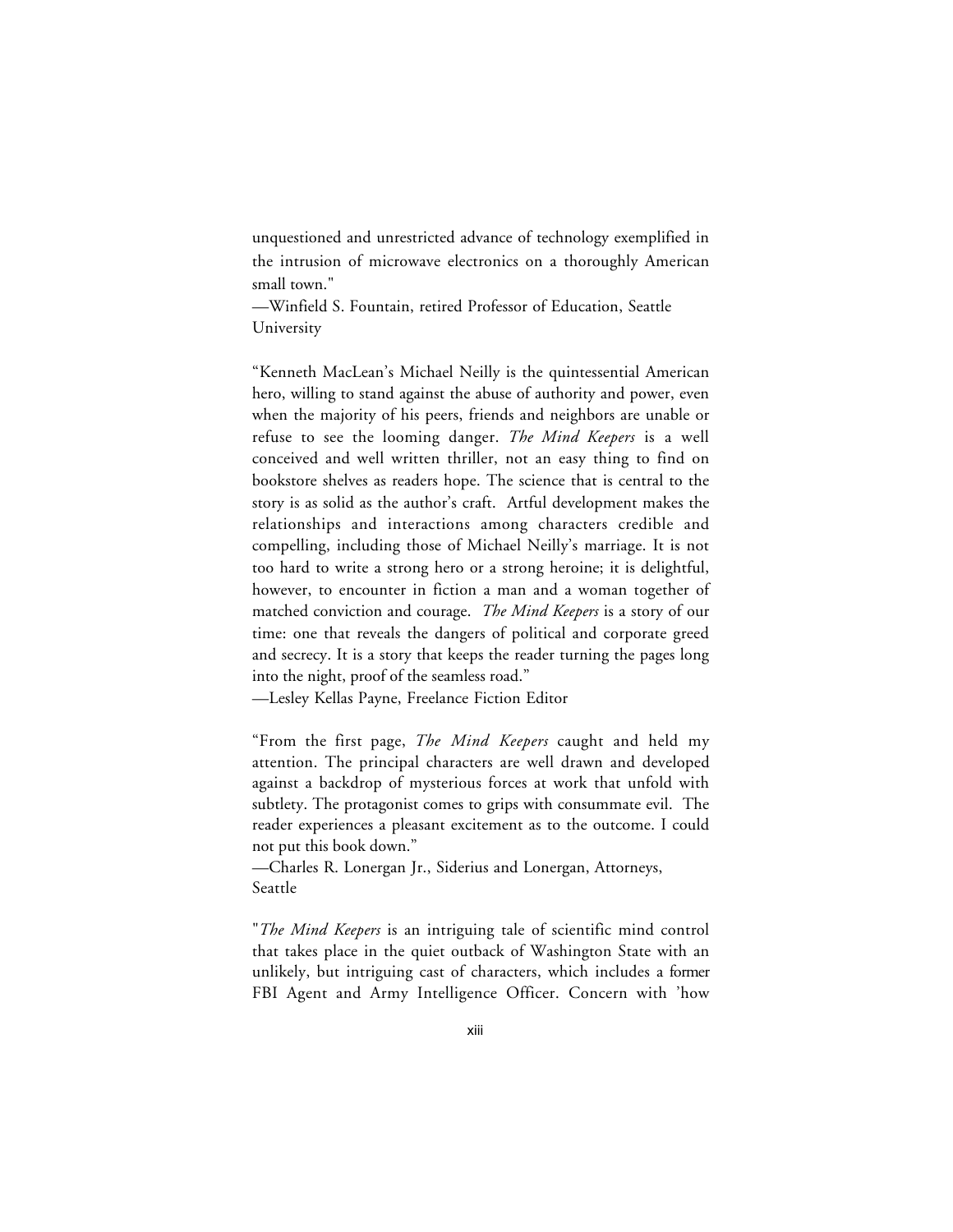ruthless the demands on democracy had become,' suggests contemporary issues with which we are all too familiar. Mixed in with an electronic thought-control scheme by a large power monopoly, Eramond Co., are many of the environmental concerns of the Pacific Northwest."

—Dr. James E. Parry, Professor Emeritus, History, Seattle University

"*The Mind Keepers* is a chilling tale of a private/public defense project gone wrong—in fact, it's murderous! Kenneth MacLean's first novel is set in an obscure Washington town, fraught with animosity. This thriller is a well-crafted mix of characters, led by Michael Neilly, former intelligence officer and FBI agent, who tries to sort out the truth. This isn't a whodunit: it's a how-they-almostgot-away-with-it."

—Trina O. McKinstry, volunteer teacher, ESL, North Seattle Community College

"'The Mind Keepers' takes the reader into the dark world of new weaponry with frequency technology that can destroy human life. This manner of destruction leaves little evidence to be uncovered without the expertise of a well-trained investigator, such as the main character of Kenneth MacLean's book, Michael Neilly.

Neilly left the FBI when he saw it turning into 'a paramilitary force with the power of a secret police agency.' Fate has another plan that interrupts his new life in a small Washington town. He finds himself surrounded by undercover government agents, corruption, mysterious deaths and a frequency device that can disrupt a brain pattern, heart pattern or bio-stability.

Fiction so ably rides the rail between reality and possible reality. Anyone who has kept up with the direction the Tesla technology or psychotronic instrumentation development will be quick to 'connect the dots' of possibilities and undeclared, secret use and abuse of these instruments. 'The Mind Keepers' is a well-written, easy read that captures your attention and reminds you that if you can imagine it, it is possible!"

–Beverly Coleman, U.S. Psychotronics Association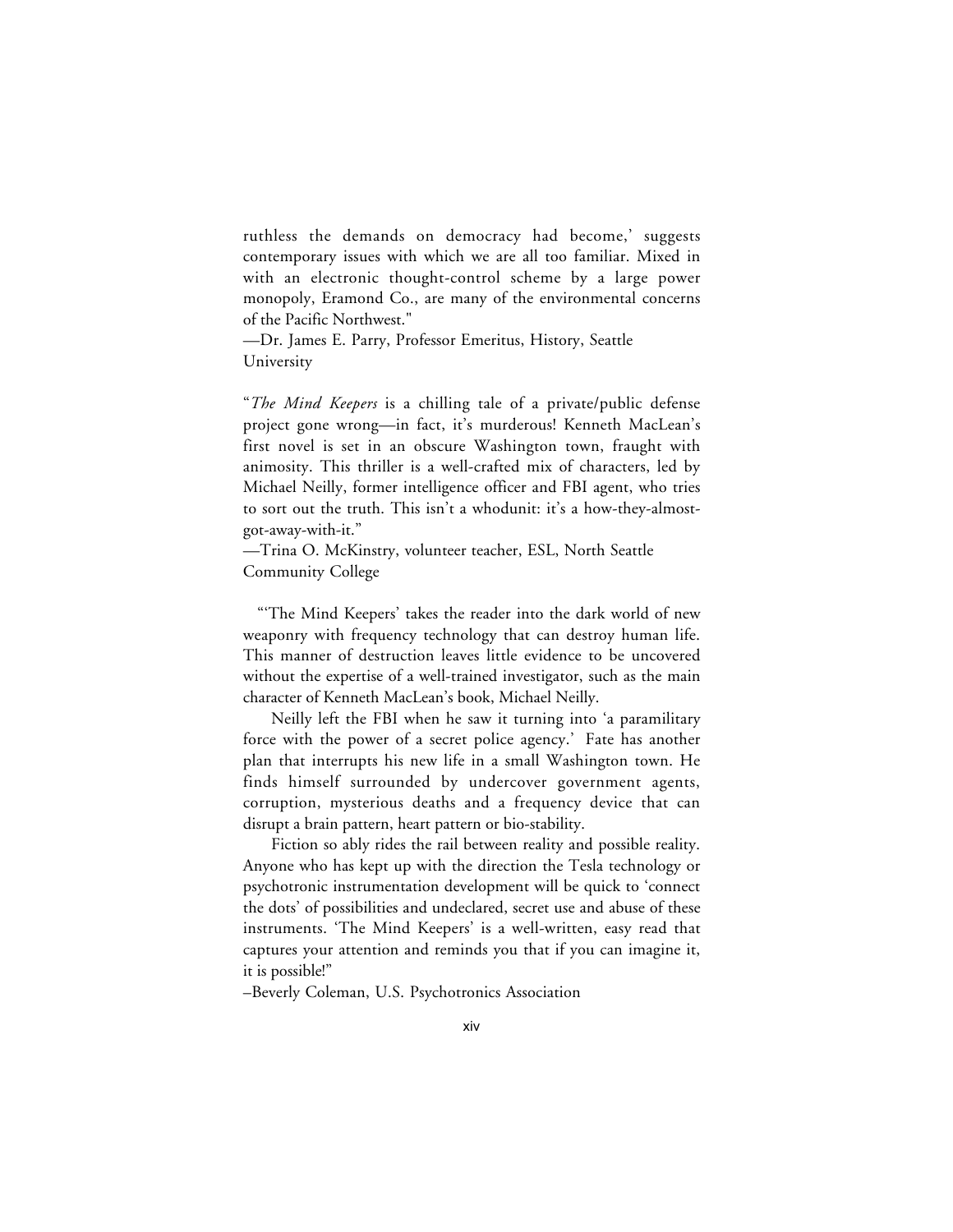"A brilliant and extraordinary piece of fiction with memorable characters. This book is compulsively readable. Professor MacLean is an excellent writer and storyteller."

–Edwin L. Winter, Career Pentagon Employee

"A solid, satisfying read. MacLean is a true novelist, a first rate genre writer."

–Irene Jasperson, Former Congressional Employee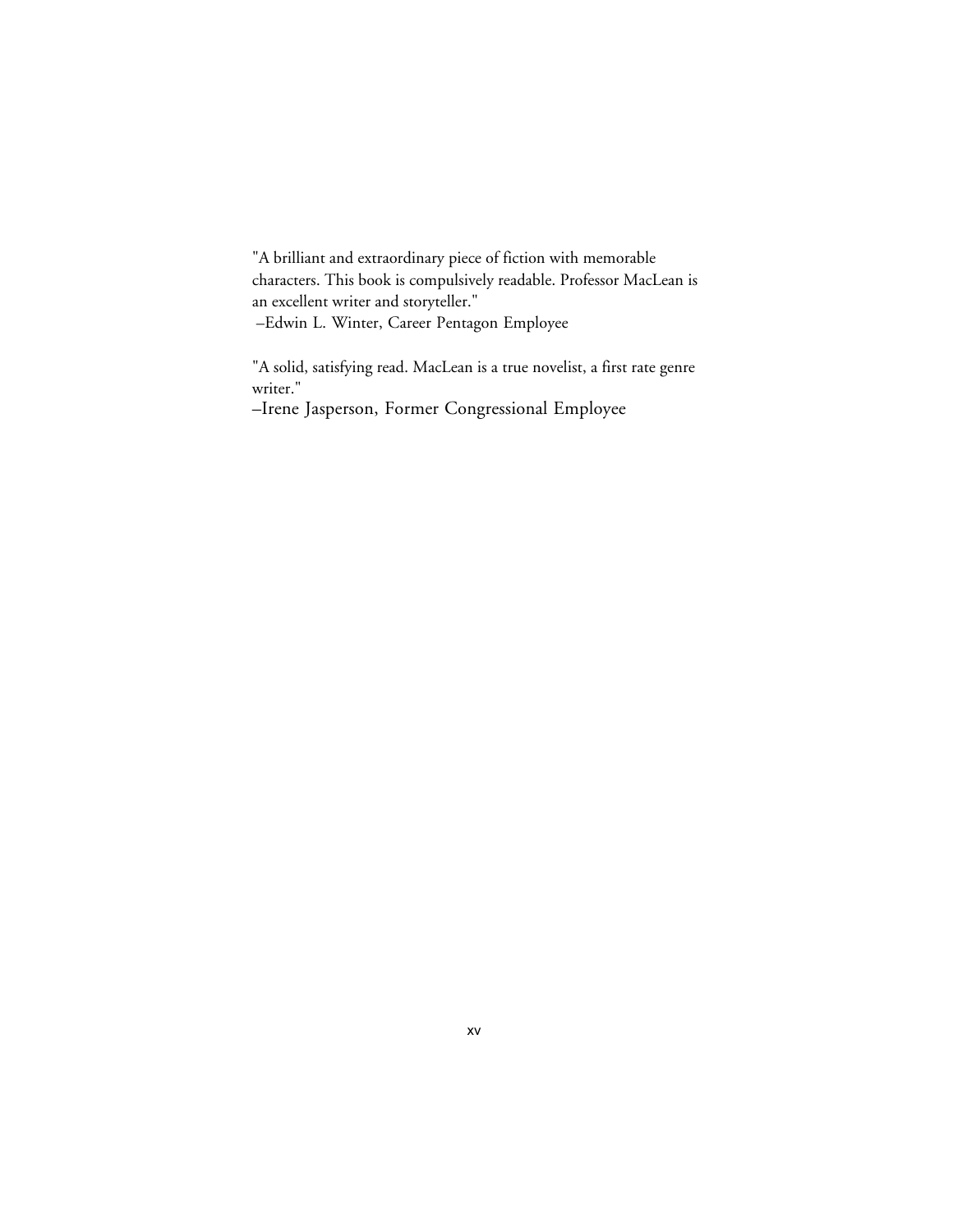#### **CHAPTER TWENTY**

The conversation with Greves was heavy on Neilly's mind as he followed the highway back to Morton City. He struggled with the grim reality it presented. As he dimmed for a passing car, he realized it was only the second one he'd encountered in four or five miles. The road was strangely empty for nine o'clock on a Saturday evening. The sense of isolation didn't add to his comfort.

Resisting his uneasiness, he switched on the car radio, KMCR, where the Mattawan campus station was doing a retrospective on modern jazz. Listening to the notes of Thelonius Monk, Neilly relaxed somewhat, and concentrated on how his involvement affected one small town. If Greves was right, Kornwith was the key, but what about Reiger? The man was a competent physician. Was he really blind to the danger he was getting into? Would it be worthwhile approaching Reiger directly, talking it out?

Neilly's instinct told him no. Reiger was too close to Kornwith, too indebted, and probably tied into the money-dealing at the bank. Whatever Interadom involved, Kornwith was its agent, Yellow Butte was part of its mechanism, and Reiger, its advocate.

The knot that had been dissolving in his stomach tightened as he thought of the danger Glen Sutton could face from Reiger. Glen was a tough and smart young man. Neilly remembered how he had responded with disgust to his description of what had happened to Manny Powick. Neilly warned Glen of how his seemingly innocent job might entangle him in dangerous circumstances. As they'd shared a cold beer the night after Neilly's talk with Powick, Mike hadn't intended to express the suspicion that Reiger and Alden Kornwith might be connected to Glen's father's death. But as they'd talked, Glen sensed it had somehow, drawn it out of him. Smart and tough, yes, but very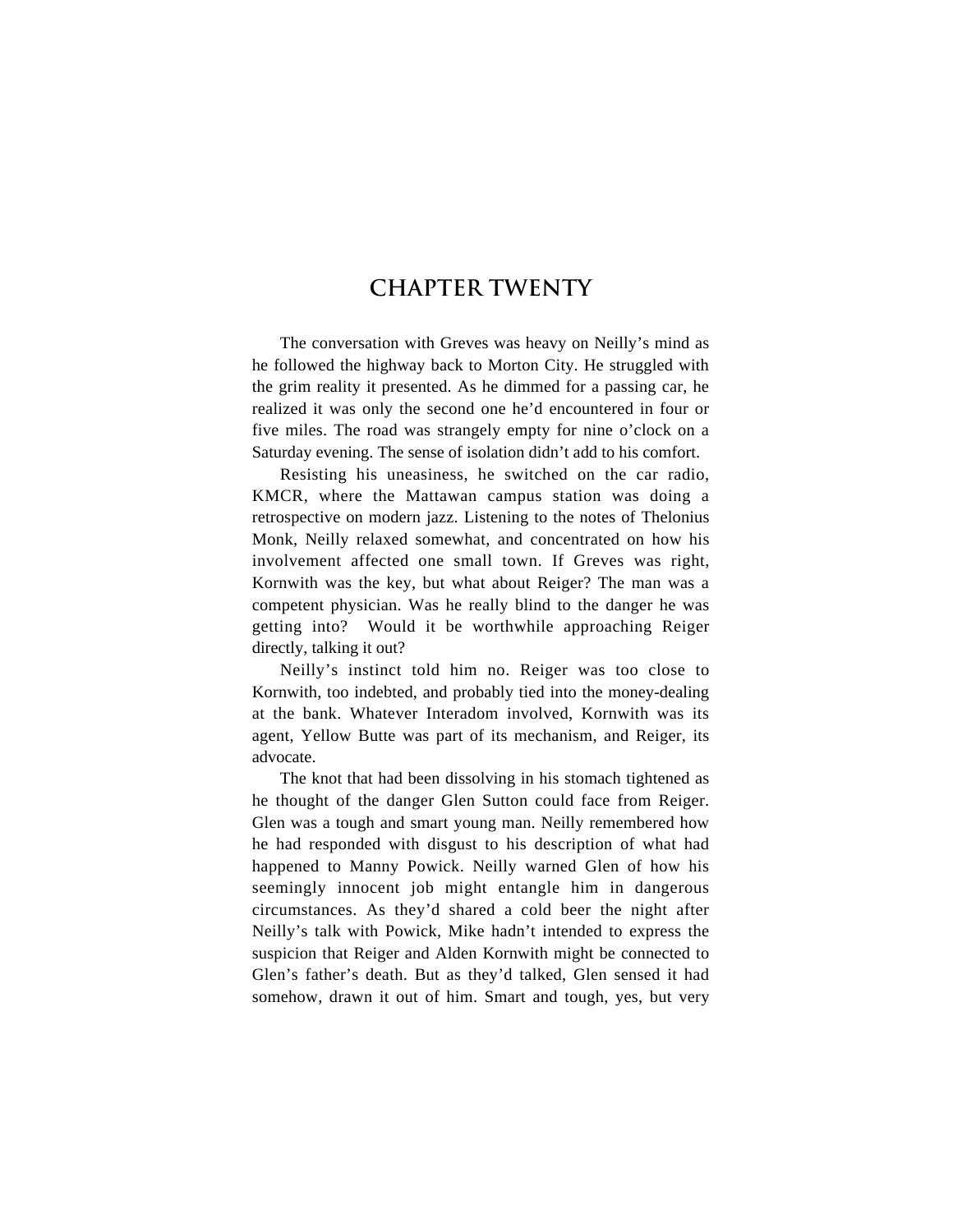young, and now intense about discovering the truth. "I'll help any way I can, Mike," he had said, and Neilly was forced to admit that as strictly limited eyes and ears at the Development Council office, Glen might be helpful. Maintaining the limitations would be the problem.

The Monk album ended, Dave Brubeck's cool-jazz piano came on: music from the late fifties. How well he remembered lying on the rug in his elder brother's bedroom, listening to these men, wondering about their lives. The music seemed voices speaking to him: plaintive, wounded, searching. Jennifer had never understood his love of that music; which was one more thing that they had never held in common.

As the county road intersected with a side road, the broad shape of an older model car lurched into Neilly's vision a couple of hundred feet ahead. It crossed the midline, high beams blinding his eyes as he braked; then it swung back and crossed again.

Foot jammed against the brake pedal, Neilly swerved to the road's edge and managed to stop. The other car stopped facing him, its headlights still flared in his eyes.

"Get out and stand very still by the side of your car. You'll be sorry if you try anything."

As Neilly got out and stepped forward into the lights, his hands and face stung as if he had been scalded. He staggered back against a fender, almost fell, then weakly righted himself. Fury surged, he drove it back, and struggled to keep his voice level. "I get the point. Who are you, what do you want?"

"Never mind who I am. I told you to stand still by the side of your car. That was just a sample of what we can do to you, if you don't cooperate. We're going to come around behind you. Don't' move. The car backed quickly into the oncoming lane, made a U turn to stop behind Neilly's car, engine running.

Squinting against the lights, Neilly saw a big frame, head covered by a jacket hood, face hidden in shadow, come forward a step. Barely visible in the man's right hand was a shape like a flat box with a handle and a round shape at the pointed end. He could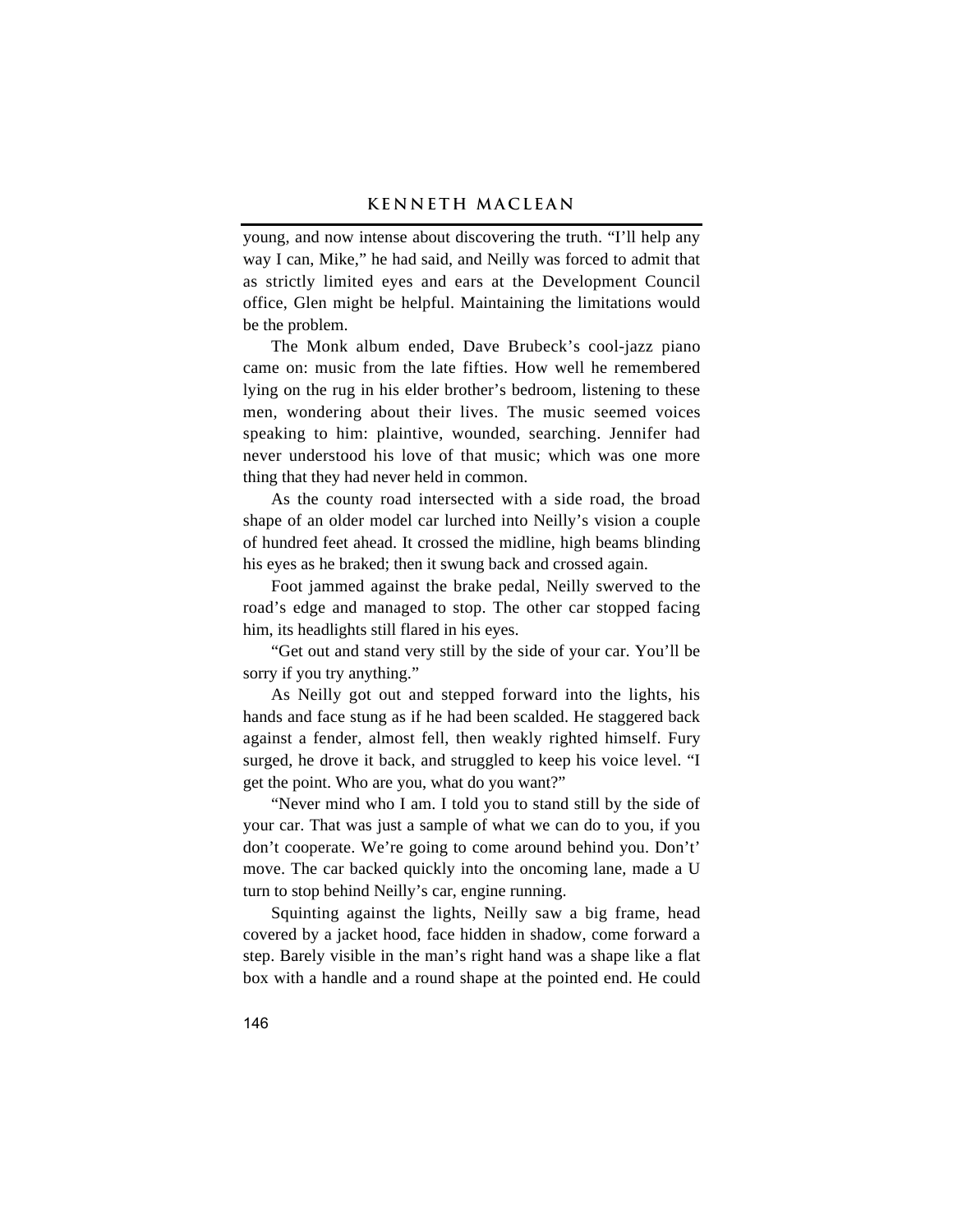see the flesh of the hand and a connected line that came from behind the figure. He focused to see, recognize, remember. Neilly thought there was something familiar in the voice. An oncoming car slowed briefly, then drove on, its occupants disinterested in someone else's car problem. The hooded man spoke again.

"We know you're an intelligent man, Neilly. We told you that before. We still hope you'll be a wise one. We think you know more than most people about the device I've used here. You might even understand it, might guess what I could do to you."

"If you'd wanted to kill me?"

"Shut up and listen. There is important work going forward here, work necessary to the nation. We think you're a person who might be tempted to interfere. We know you understand what might have to be done to people who stand in the way."

"Yes, I understand."

Neilly felt his anger surging more fiercely, the adrenaline firing out messages that couldn't be acted on.

"I'm glad to hear that, Neilly, because tonight you met with a man who often puts his own opinions before his duty as a federal officer. Be warned"

Neilly took a deep breath, held it, let it out slowly, driving the anger back inside. "Look, I've been around a while. I've felt what you can do with that thing. I don't want any trouble. Cal Greves is an old friend, that's all."

Neilly heard contemptuous laughter from someone inside the car. There was a taut motion of the weapon. He braced himself for another fall of the lash. None came, but the voice tightened, became more emphatic: "Such friendships can be dangerous. Remember that and pay attention to your own and the country's best interests." The car door slammed, the heavy car pulled away.

*Stolen from some movie house parking lot. They'll dump it within five minutes—Probably just bad kids joyriding, no harm done.* No harm done. That was just the problem, Neilly knew. He hadn't been hurt, no bruises or scars, a friendly little chat about a weapon no one would believe, not the way it had to be believed in: a weapon which left no evidence. Belief would have to wait for